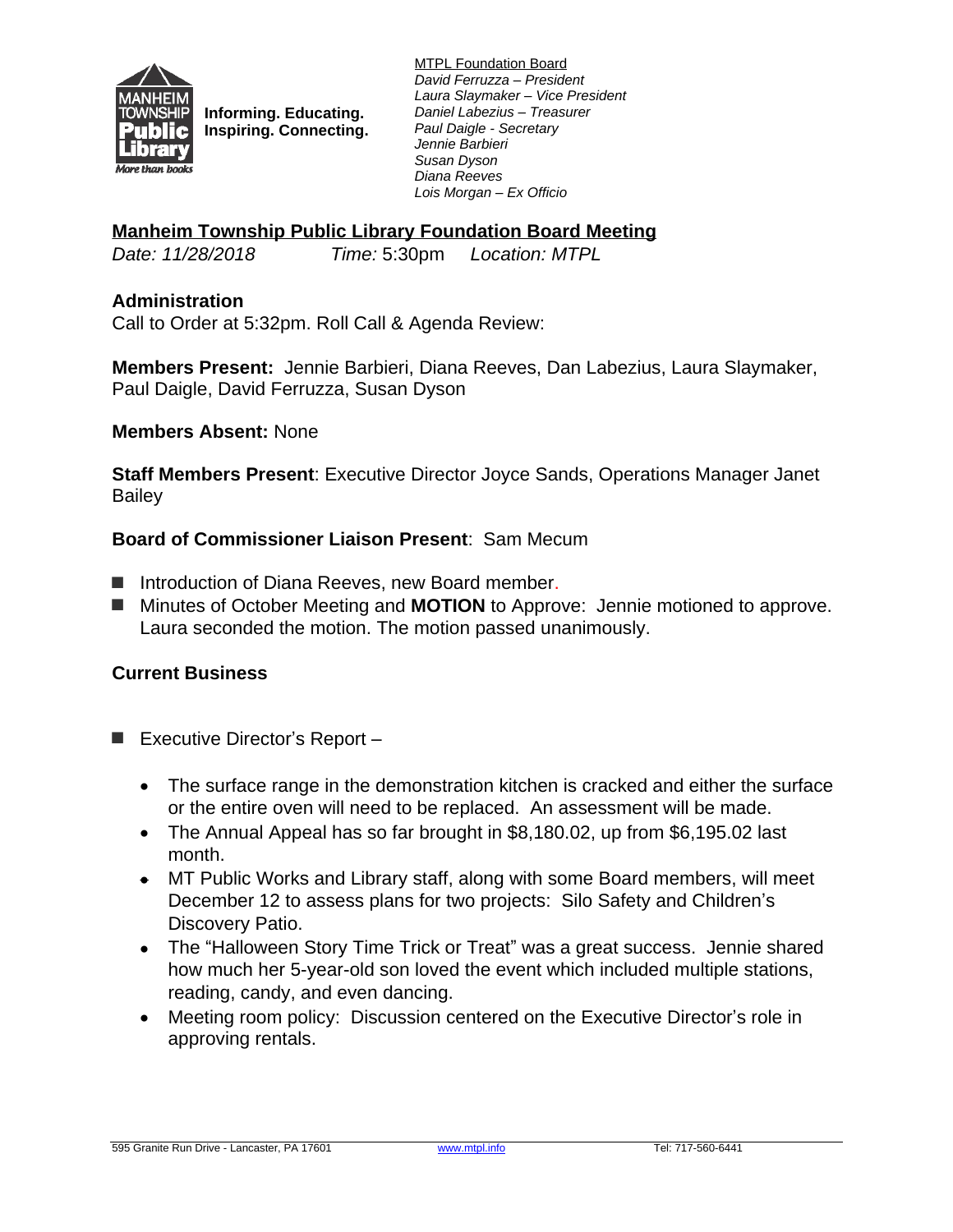

**Informing. Educating. Inspiring. Connecting.**

- Committee Reports:
	- Friends An additional "stacking" volunteer has been recruited for the Tuesday "Book Sort" team.
	- Finance "Buy the Book," October's "Friend-Raising" event, was discussed again. Consensus confirmed last month's discussion—Planning should start soon for another BtB in 2019.
- **■** Finance:
	- The October revenues and expenses were reviewed.
	- Extra Give donations were slightly lower than last year. David Ferruzza asked board members to consider working with fundraising staff for next year's Extra Give.
	- Facilities The board discussed the varying temperatures in the library and in the meeting rooms. Last month's board meeting was quite cold and this month's meeting was warm. Joyce mentioned that the HVAC vendors did come in to work on servicing the system recently.
	- Personnel/Nominating David mentioned that each year in January's meeting (The "Annual Meeting"), board officers are nominated and elected.

# **Old Business**

- Fee Schedule 2019 MOTION to approve. Dan motioned to approve the fee schedule and Susan Dyson seconded. All were in favor of the updated fee schedule.
- Discussion of Age Restriction on Borrowing DVDs postponed until the December meeting.

# **New Business**

■ The library has been receiving donations in memory of Pat Reed, wife of long-time "Friends" volunteer Don Reed.